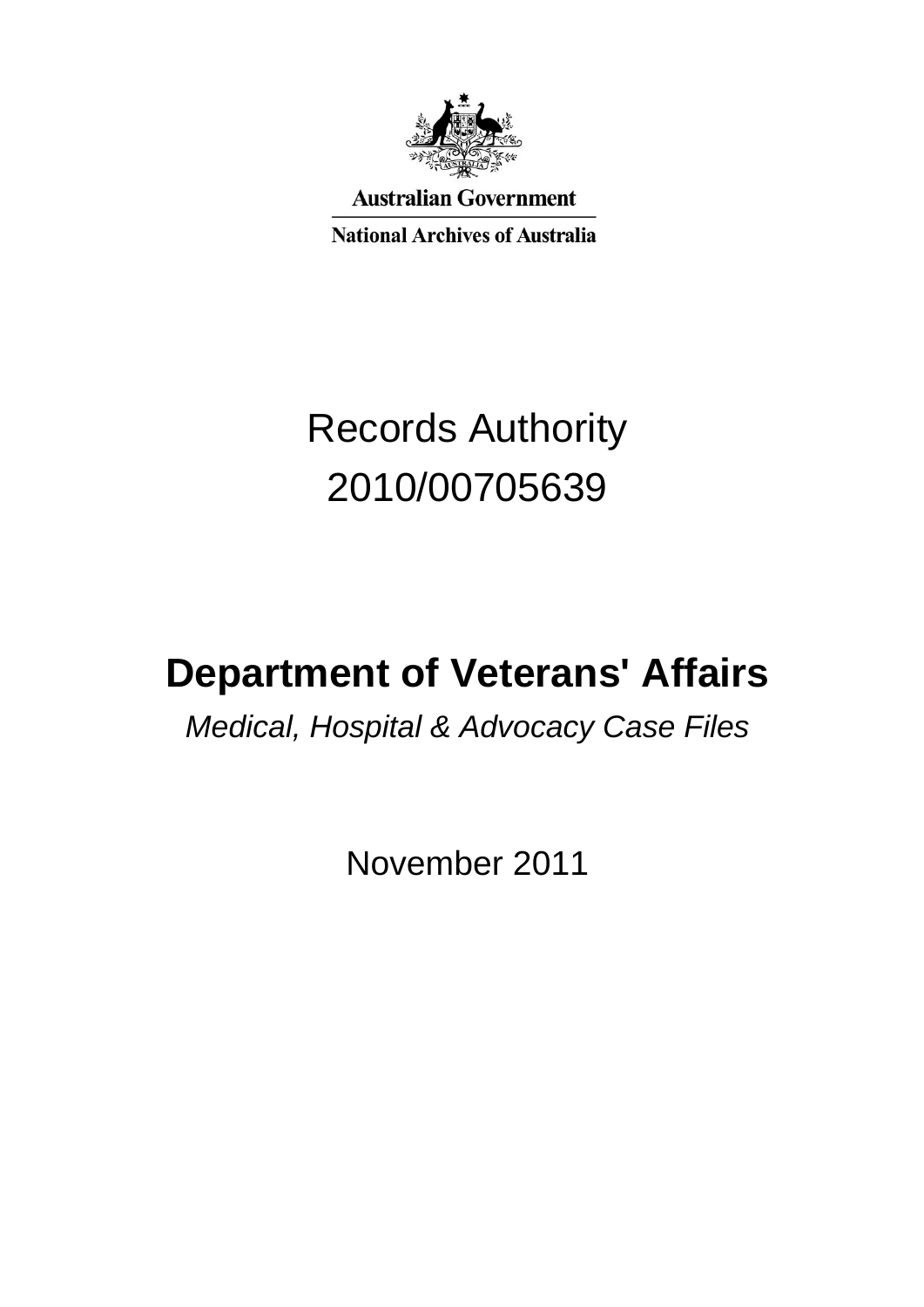#### **CONTENTS**

| <b>INTRODUCTION</b>                                                   | 3 |
|-----------------------------------------------------------------------|---|
| <b>APPLICATION OF THIS AUTHORITY</b>                                  | 3 |
| <b>CONTACT INFORMATION</b>                                            |   |
| <b>AUTHORISATION</b>                                                  | 5 |
| <b>CLASSES</b>                                                        | 6 |
| <b>BENEFITS (Medical M Files, MB Files &amp; Advocacy Case Files)</b> | 6 |
| <b>HOSPITAL CASE FILES (H Files)</b>                                  |   |

© Commonwealth of Australia 2011

This work is copyright. Apart from any use as permitted under the *Copyright Act 1968,* no part may be reproduced by any process without prior written permission from the National Archives of Australia. Requests and inquiries concerning reproduction and rights should be directed to the Publications Manager, National Archives of Australia, PO Box 7425, Canberra Mail Centre ACT 2610, Australia.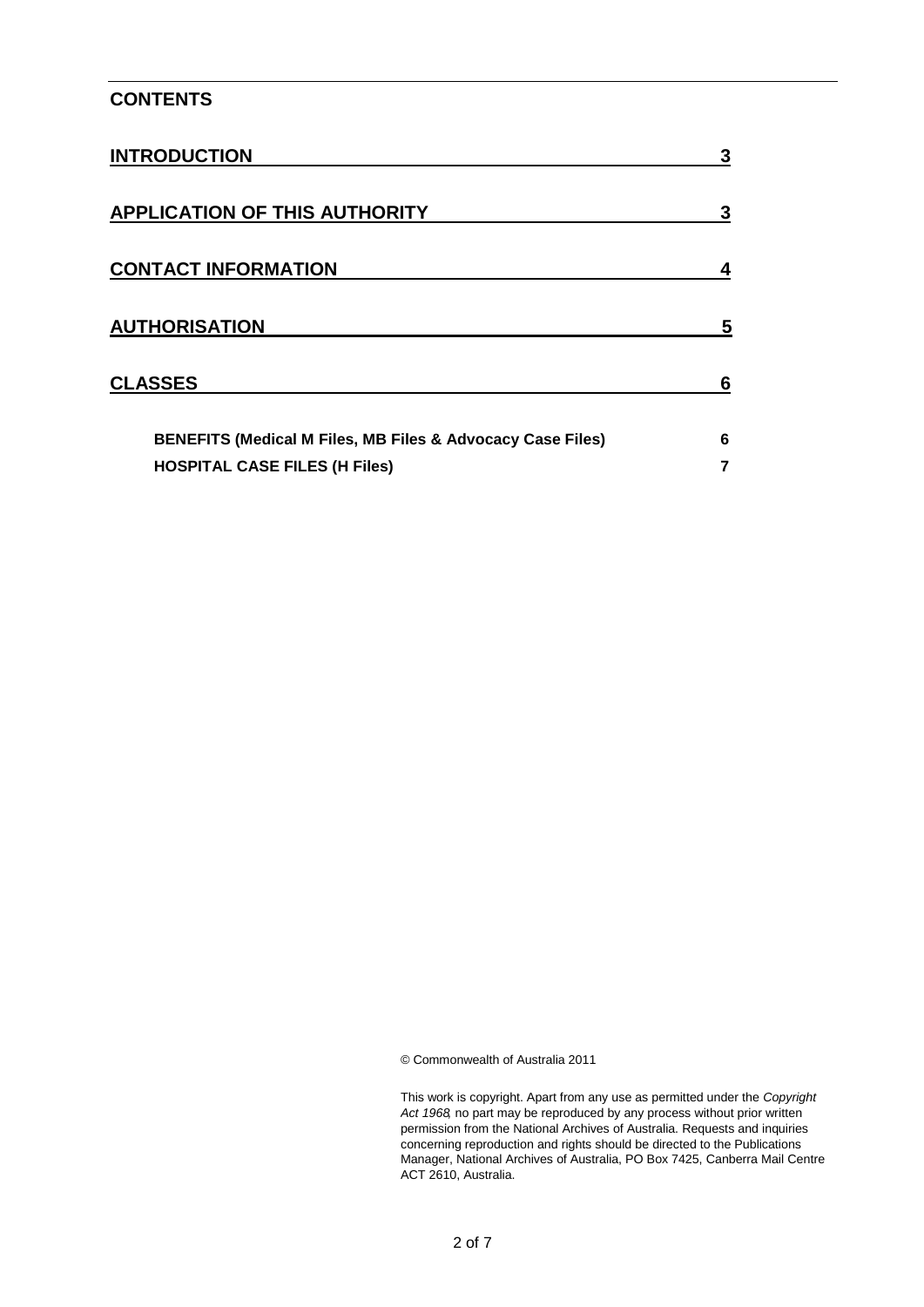#### **INTRODUCTION**

The National Archives of Australia in conjunction with the Department of Veterans' Affairs have developed this Records Authority to identify records relating to Medical and Hospital Case Files (**M, MB and H files**) and associated Advocacy case files that need to be retained as national archives and gives the Department of Veterans' Affairs permission under the *Archives Act 1983*, for their transfer to the National Archives.

This Authority is based on the identification and analysis of the business of the Department of Veterans' Affairs. It takes into account the agency's legal and organisational records management requirements, and the interests of stakeholders, the agency and the National Archives of Australia.

As changes in circumstances may affect future records management requirements, the periodic review of this Authority is recommended. All amendments must be approved by the National Archives.

### **APPLICATION OF THIS AUTHORITY**

- 1. This Authority applies to records already created by the Repatriation Commission and the Department of Veterans' Affairs as described in the classes of this Authority.
- 2. The following classes in Records Authority (RA) 2004/00336830 (Repatriation Commission Benefits function) are superseded: Class 8630 - Appeals (Decisions), Class 8636 - Claims Registration; Class 8642 - Client Communication; Class 8648 - Data Matching Investigations; Class 8651 - Debt Recovery; Class 8654 - Eligibility Determination; Class 8659 - Entitlement Determination; Class 8670 - Implementation of Determination; Class 8676 - Policy Development and Administration; Class 8684 - Quality Assurance; and Class 8687 - Review of Determination.
- 3. The following classes in RA 2007/00032716 (Repatriation Commission) are superseded: Class 16443 - Treatment (hospital); and Class 16444 - Treatment (hospital).
- 4. This Authority is to be used to sentence records. Sentencing involves the examination of records in order to identify the individual disposal class to which they belong. This process enables sentencers to determine how long records need to be kept. Advice on sentencing is available from the National Archives.
- 5. Where the method of recording information changes (for example from a manual system to an electronic system, or when information is migrated from one system to a new system) this authority can still be applied, providing the records document the same core business. The information must be accessible for the period of time prescribed in this Authority. The Department of Veterans' Affairs will need to maintain continuing access to the information, including digital information, for the periods prescribed in this records authority or until the information is transferred into the custody of the National Archives.
- 6. Records in the care of agencies should be appropriately stored, managed and preserved. Agencies need to meet this obligation to ensure that the records remain authentic and accessible over time. Under Section 31 of the *Archives Act 1983*, access arrangements are required for records that become available for public access including those records that remain in agency custody.
- 7. Appropriate arrangements should be made with the National Archives when records are to be transferred into custody. The National Archives accepts for transfer only those records designated as national archives.
- 8. Advice on how to use this Authority is available from the Department of Veterans' Affairs records manager. If there are problems with the application of the Authority that cannot be resolved, please contact the National Archives.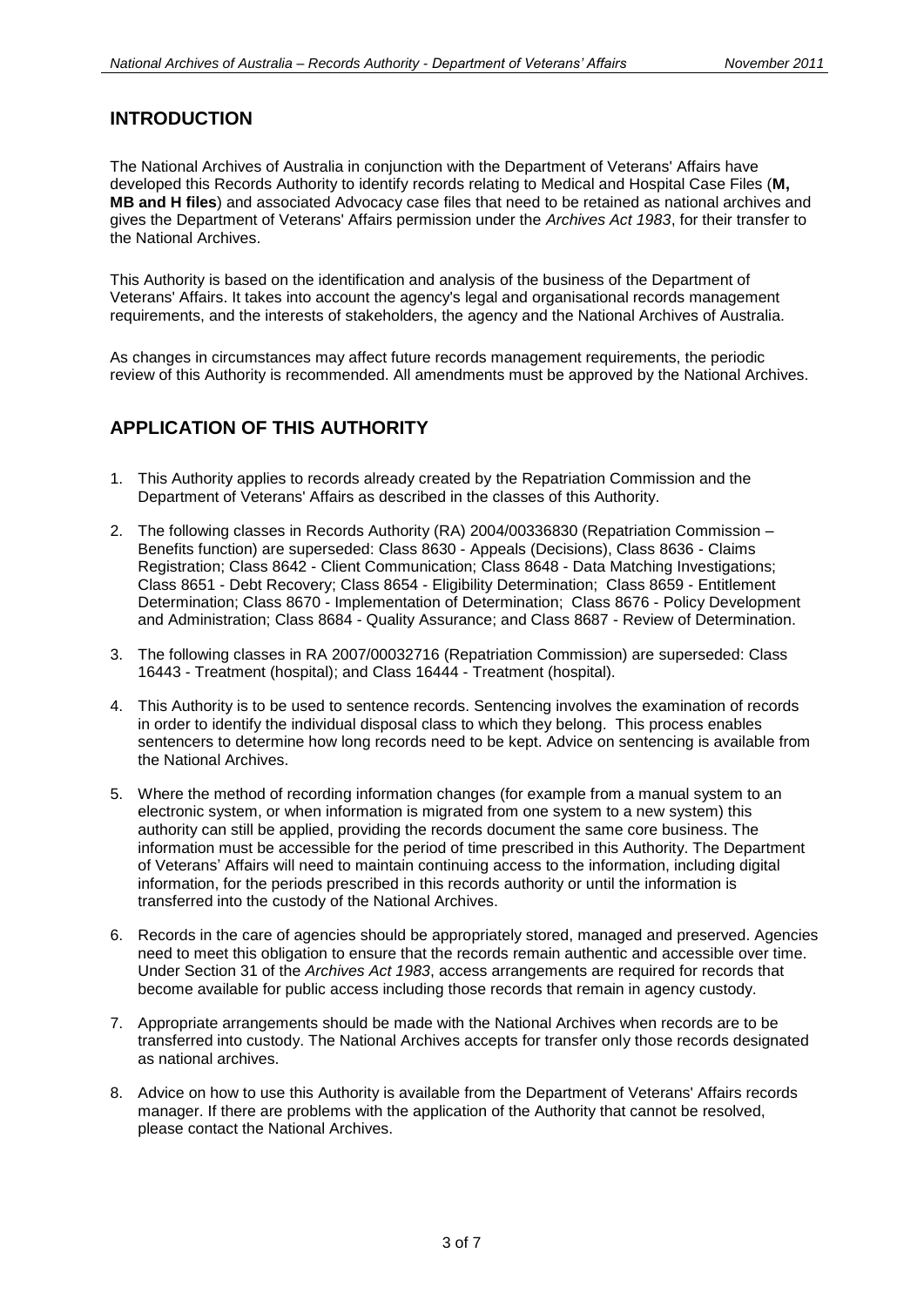#### **CONTACT INFORMATION**

For assistance with this authority or for advice on other records management matters, please contact National Archives' Agency Service Centre.

Queen Victoria Terrace Tel: (02) 6212 3610 Parkes ACT 2600 Fax: (02) 6212 3989 Canberra Mail Centre ACT 2610 Website: [www.naa.gov.au](http://www.naa.gov.au/)

PO Box 7425 Email: **[recordkeeping@naa.gov.au](mailto:recordkeeping@naa.gov.au)**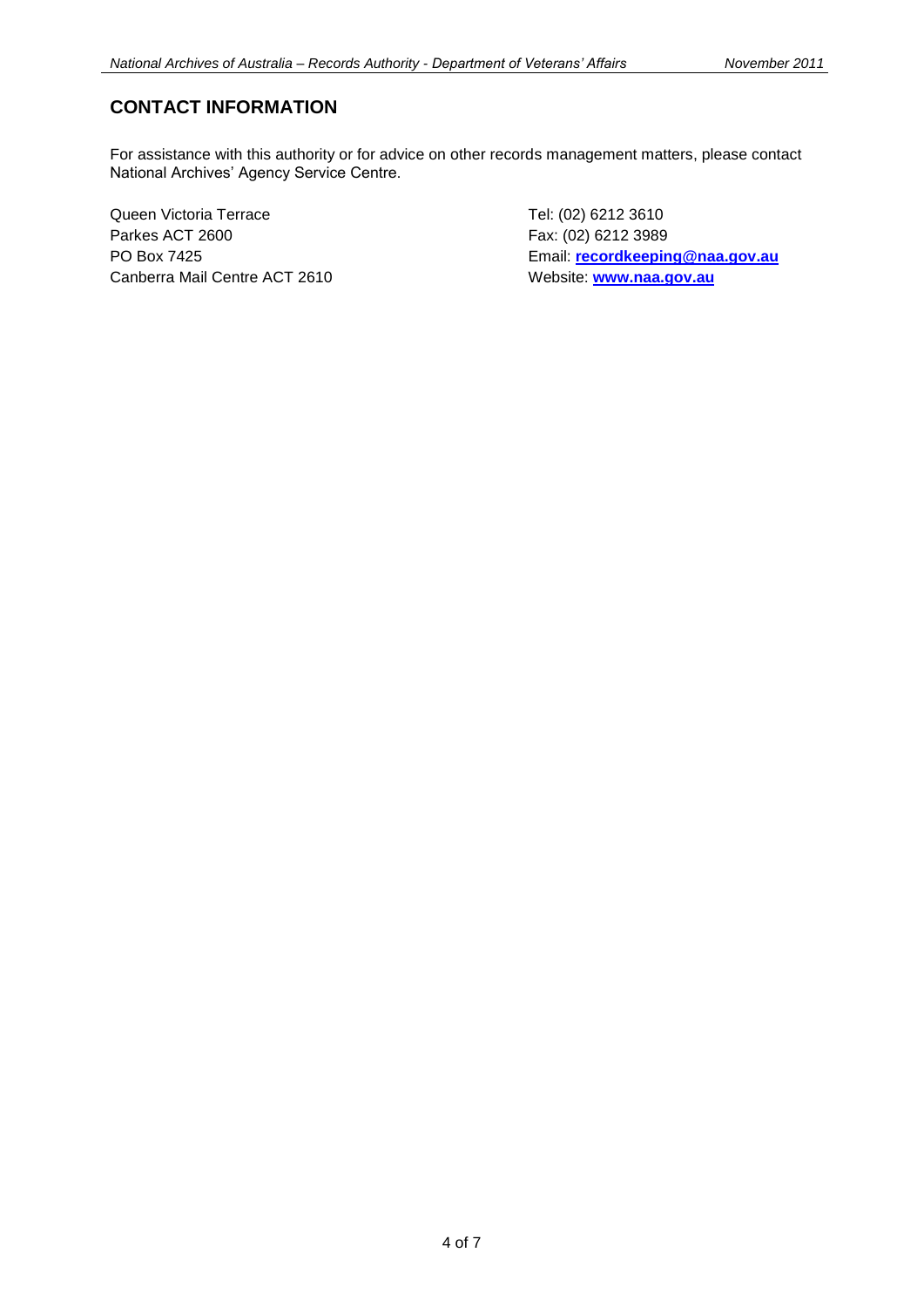### **AUTHORISATION**

#### RECORDS AUTHORITY 2010/00705639

Ian Campbell PSM Person to whom notice of Secretary authorisation is given: Department of Veterans' Affairs GPO Box 9998 Canberra ACT 2601 t de la sensa de **Purpose:** Authorises arrangements for the disposal of records in accordance with Section 24(2)(b) of the Archives Act 1983

**Application:** 

Specific RNA core business records relating to:

- Benefits (Medical M Files, MB Files & Advocacy Case Files); and
- Hospital Case Files (H Files).

This authorisation gives permission for the transfer to the National Archives of Australia of the records described. The authority will apply only if these actions take place with the consent of the agency responsible for the business documented in the records.

#### **Authorising Officer**

fulks

Margaret Chalker **Assistant Director-General** Government Information Management National Archives of Australia

Date of issue:

25 November 2011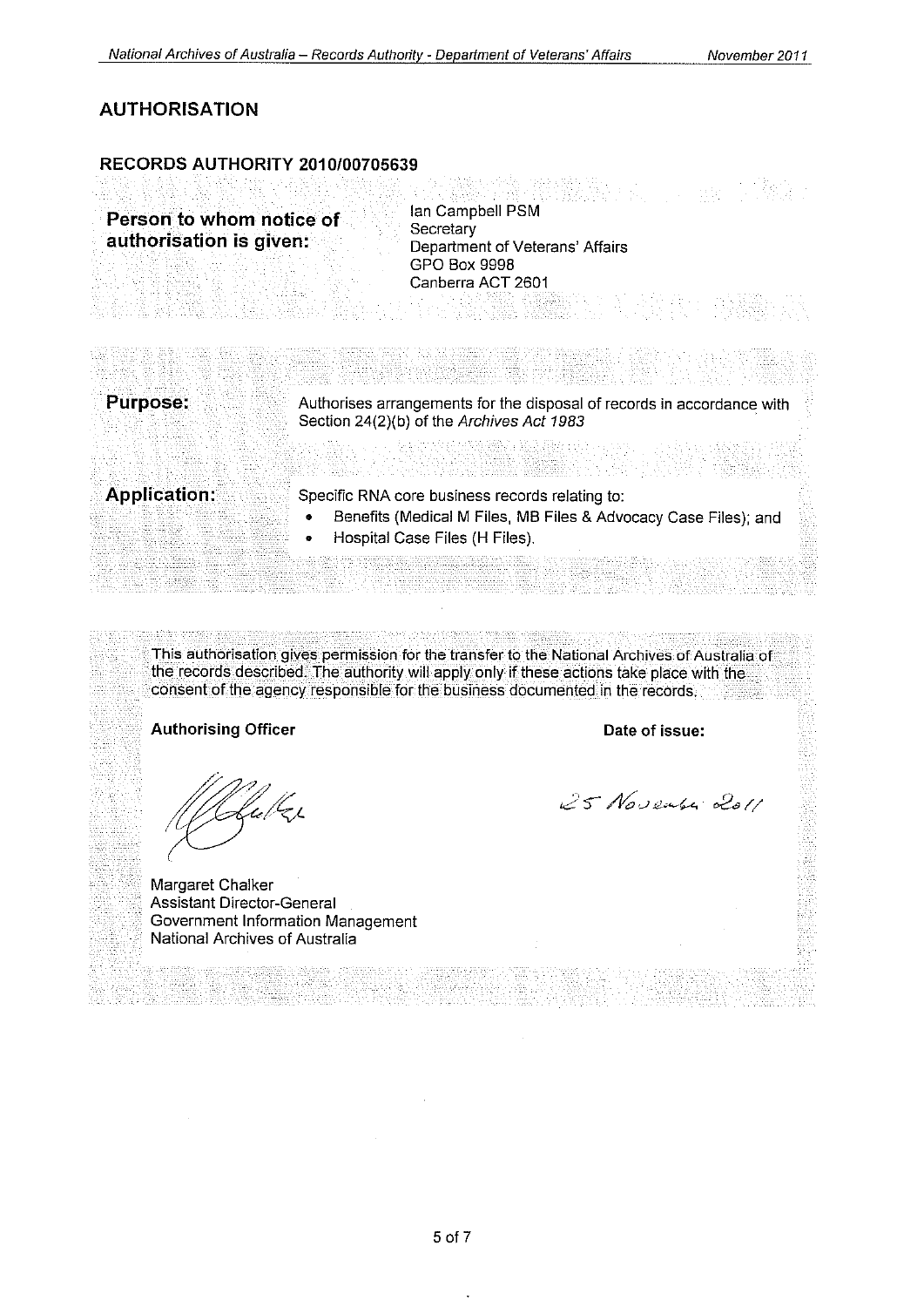## **BENEFITS**

Records relating to determining eligibility for, and entitlement to, income support for veterans, war widows, war widowers, and dependants of veterans; of determining eligibility for compensation to veterans in recognition of the effects of war service; and of providing the determined entitlements. Includes processing applications for pensions, allowances, and other entitlements such as income support, disability compensation, and education schemes for veterans' children.

Also includes activities that assist and support persons making claims for eligibility and entitlements.

*For information and advice specifically relating to claims under the agency's consideration that are not related to disability compensation claims, use RA 2004/00336830 REPATRIATION COMMISSION - Benefits.*

| <b>Class No</b> | <b>Description of records</b>                                                                                                                                                                                                 | <b>Disposal action</b>            |
|-----------------|-------------------------------------------------------------------------------------------------------------------------------------------------------------------------------------------------------------------------------|-----------------------------------|
| 21920           | Individual medical case files relating to the assessment and<br>processing of veteran disability compensation claims (M Files)<br>and widow/er or dependant entitlements (MB Files). Includes:                                | Retain as<br>national<br>archives |
|                 | eligibility determination;                                                                                                                                                                                                    |                                   |
|                 | entitlement determination;<br>$\bullet$                                                                                                                                                                                       |                                   |
|                 | implementation of determination;<br>$\bullet$                                                                                                                                                                                 |                                   |
|                 | review of determination;<br>$\bullet$                                                                                                                                                                                         |                                   |
|                 | appeals and decisions;                                                                                                                                                                                                        |                                   |
|                 | claims registration;<br>$\bullet$                                                                                                                                                                                             |                                   |
|                 | client communication;                                                                                                                                                                                                         |                                   |
|                 | data matching investigations; and<br>$\bullet$                                                                                                                                                                                |                                   |
|                 | debt recovery.                                                                                                                                                                                                                |                                   |
|                 | Also includes the development and interpretation of policy<br>created specifically for an individual disability compensation<br>client.                                                                                       |                                   |
|                 | [For case files created prior to 1932 documenting the treatment<br>of Boer War Veterans and dependants, use RA<br>2007/00404051, VETERANS' AFFAIRS (BOER WAR) -<br>Operational and Administrative Records].                   |                                   |
| 21921           | Advocacy case files appealing decisions about the eligibility for<br>and entitlement to disability compensation. Includes:                                                                                                    | Retain as<br>national<br>archives |
|                 | appeal lodgement forms;<br>$\bullet$                                                                                                                                                                                          |                                   |
|                 | new evidence arising from the appeals process;<br>$\bullet$                                                                                                                                                                   |                                   |
|                 | index of documents from reports of evidence compiled by<br>$\bullet$<br>the agency;                                                                                                                                           |                                   |
|                 | records documenting the withdrawal of an appeal;<br>٠                                                                                                                                                                         |                                   |
|                 | reasons for decisions; and                                                                                                                                                                                                    |                                   |
|                 | outcome of the appeal.                                                                                                                                                                                                        |                                   |
|                 | [For advocacy files that contain only copies of documents used<br>to make the determination under appeal and no new material<br>presented in evidence, use RA 2004/336830 REPATRIATION<br>COMMISSION - Benefits, class 8633]. |                                   |